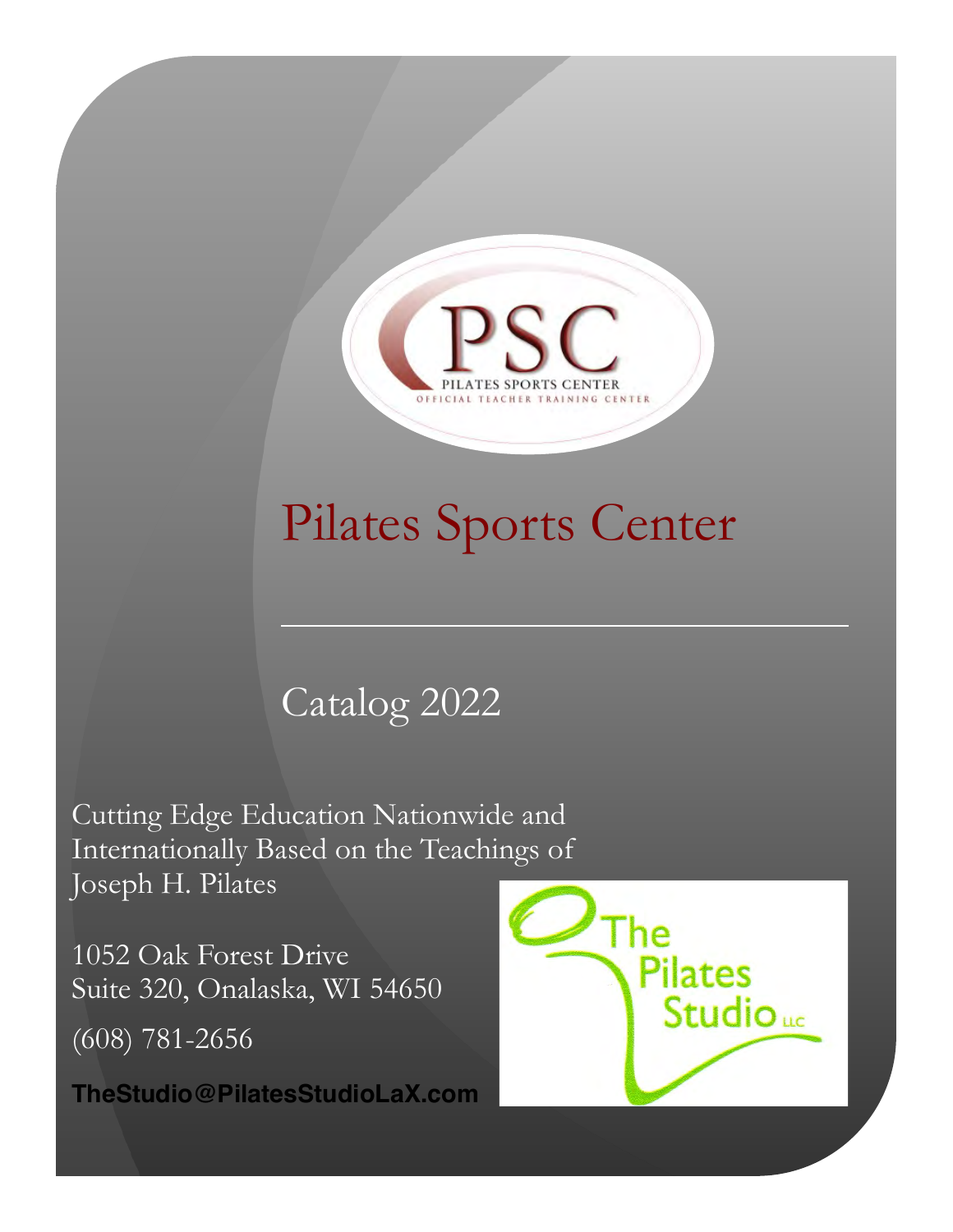

# Table of Contents:

| Introduction & Mission Statement                    | Page 3    |
|-----------------------------------------------------|-----------|
| Facilities / Studio                                 | Page 4    |
| Director's Credentials / Bios                       | Page 5    |
| Pilates Teacher Training Program                    | Page 6    |
| (Description, Objectives & Graduation Requirements) |           |
| Teacher Training Schedule                           | Page 7    |
| Tuition / Admission / Attendance / Refund           | Paae 8, 9 |
| <b>Student Policies</b>                             | Page IO   |

*(Conduct, Leave of Absence, Dismissal, Grading, Educational Services, Progress, Student Grievance, Sexual Harassment and Student File Access Policies)* **Programs of Study:** 

| Pilates Teacher Training                   | Page 11 |
|--------------------------------------------|---------|
| Workshops / Home Study / Hosting Education | Page 12 |
| Pilates Transition / Bridging Program      | Page 13 |
| Pilates Masters Program                    | Page 14 |
| Pregnancy Workshop & Certification         | Page 15 |
| Burn at the Barre Teacher Training         | Page 16 |
| Burn at the Barre Masters Program          | Page 17 |
| Bios, Affiliates and Locations Worldwide   | Page 18 |
|                                            |         |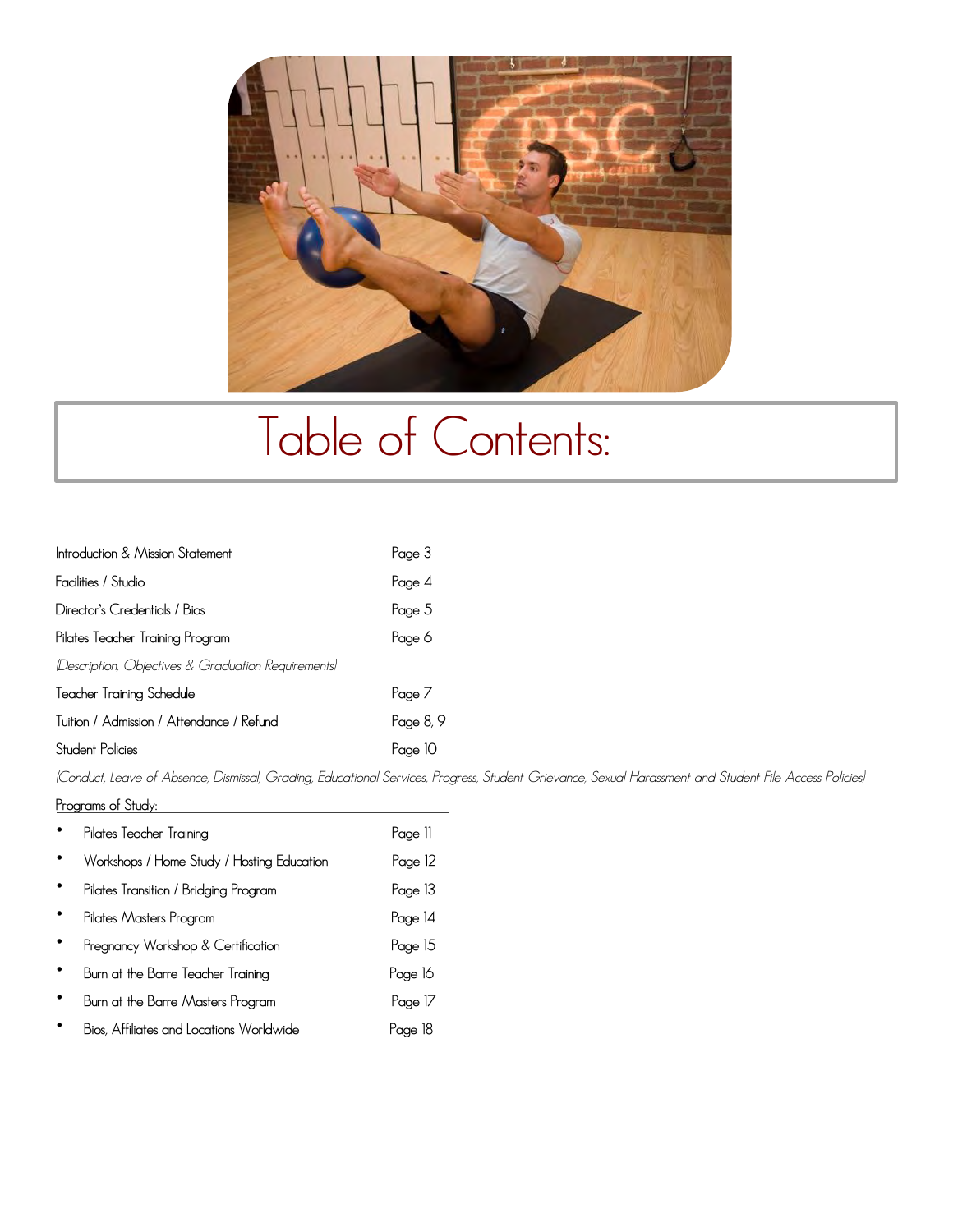# Welcome to the Pilates Sports Center Program at The Pilates Studio LaCrosse



### **MISSION STATEMENT AND GOALS:**

**Thank you for your interest in the Pilates Sports Center Teacher Training Program founded in 2000. PSC offers not only one of the most profoundly effective exercise systems ever developed, but gives special emphasis to the extensive rehabilitative aspects of the work of Joseph H. Pilates. The importance of quality instruction, wellrounded, innovative training, and good credentials cannot be ignored in today's competitive world. The Pilates Sports Center Teacher Training Program ("PSC") offers the finest Pilates instructor educational program available and is staffed with vetted, qualified teachers across the USA and Internationally by Licensing Agreement with PSC.** 

**Goals:** 

- *instruction to create the most successful and capable Pilates teacher possible.* • *PSC's mission is to provide an education in the work of Joseph Pilates with the highest quality of*
- *of instruction. We are constantly refining our Programs. are dedicated to providing the most current information available and to maintaining the highest quality modern principles of exercise science and spinal rehabilitation to make it safer and more effective. We* • *PSC preserves the classical repertoire and the essence of Joseph Pilates' philosophy and has integrated*
- *the highest standards of its instructors, business practices, materials and the work of Joseph Pilates.* • *PSC intends to grow its programs worldwide without sacrificing its quality or integrity. PSC will uphold*

**our Studio and discuss our program, as this is a big decision for you. concerns we invite you to contact us, or one of our affiliates. We would love to meet you to introduce you to This catalogue will provide you with information on all of our programs. If you have any further questions or**

**Thank you for choosing PSC. We are looking forward to seeing you in the Studio.**

Master Teachers and Studio Owners Heather Froh and Heather Happel

*pursuits, Pilates, or everyday life, with optimal physical and mental conditioning. awareness. This balance of mind and body will allow our clients to perform whatever their passion is, be it work, sports, outdoor The Pilates Studio*'*s mission is to assist our clients with finding the best balance of strength, flexibility, coordination, and body*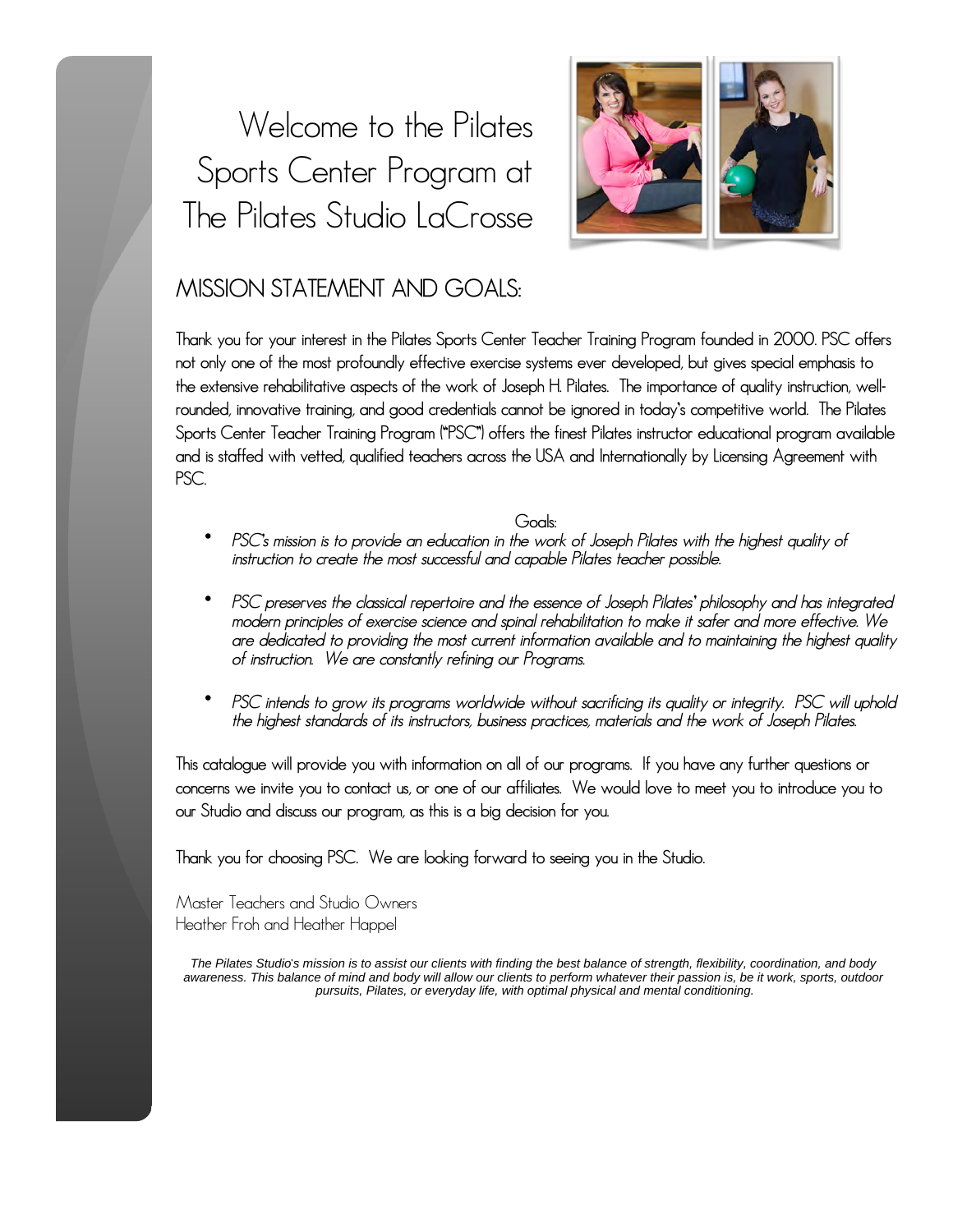# Facilities / Studio

Reformer and Mat classes. equipment nicely compliment the Pilates repertoire and help us meet the individual needs of and props. The studio also features a Power Plate and a CoreAlign. These pieces of The Pilates Studio LLC is a fully equipped classic studio with six Reformers, a Cadillac, three Combination Chairs, and a Ladder Barrel, a well as an extensive collection of small barrels our clients. Our highly qualified instructors offer Private and Duo sessions as well as



Students may schedule observation or practice hours at the Studio, please call the Studio 24 hours in advance. The Studio is open 5 days a week and must have an instructor on site for students to use equipment for practice or practice teaching.

Schedule a Visit to Our Studio!

Address 1052 Oak Forest Drive Suite 320 Onalaska, WI 54650 **Contact** 

(608) 781-2656 thestudio@pilatesstudiolax.co[m](mailto:TheStudio@PilatesStudioLaX.com)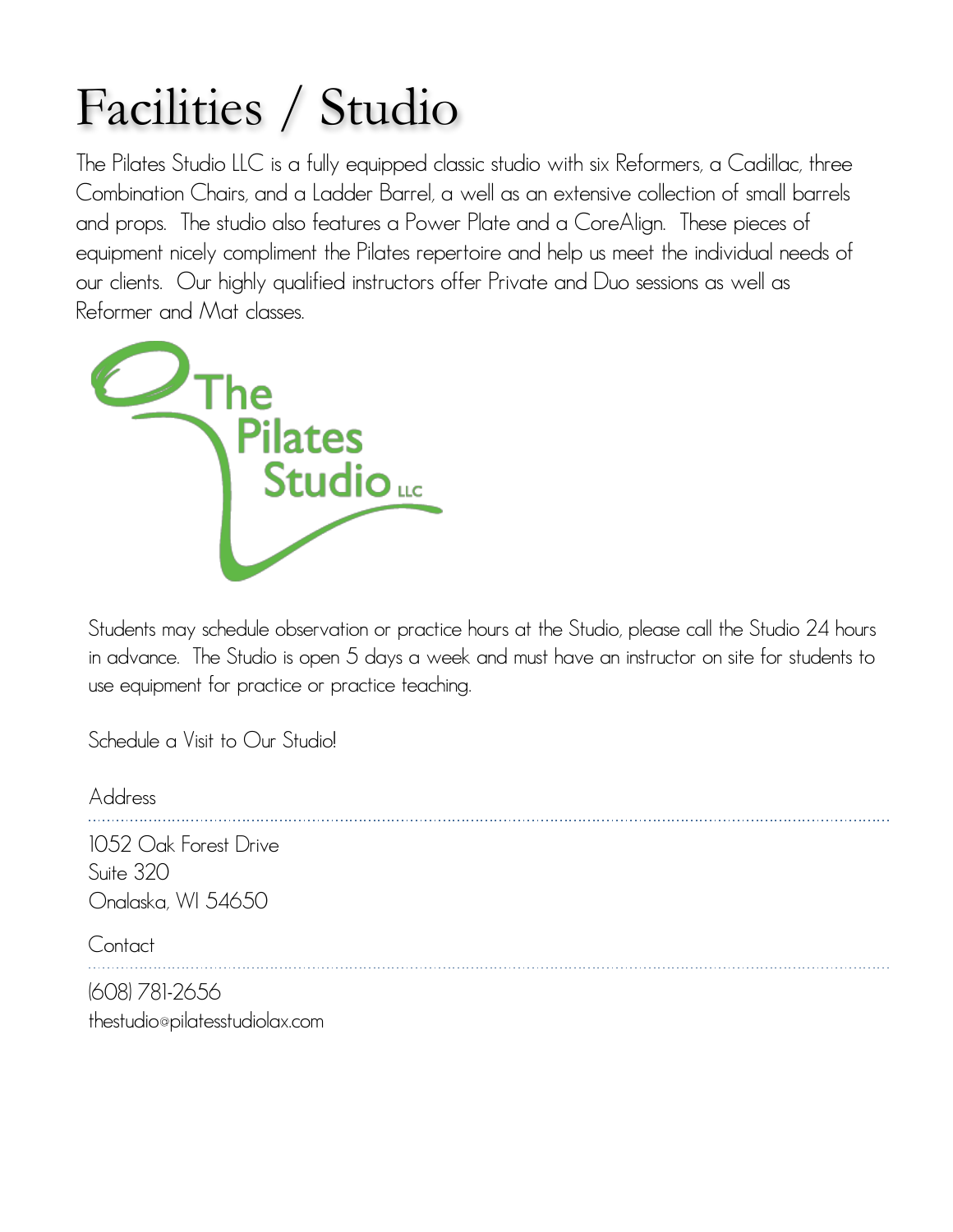Trainer program with the Pilates Sports Center Most recently she has completed the Master conferences on movement and pain reduction; \*Power Plate certification; \*Multiple \*Anatomy in Clay; \*Demi-Barre certification; has continued her education with certificates in populations, and the weekend warriors. Heather to 89;golfers, athletes of all levels, deconditioned possible. She has clients ranging in age from 14 to activities they thought were no longer people find their strengths: Often returning them figuring out correctable problems, and helping Heather has a passion for anatomy, movement, Institute to teach classical Pilates in 2007. balance. She became certified by PhysicalMind her posture, strength, bodycomposition, and because of the changes she felt happening to posed in her body. She stayed committed Mat work, and loved the initial challenge it **Heather Happel** was introduced to Pilates through and Pelvic Floor workshops.

sharing it with the next generation of teachers. continuing the work of Joseph Pilates and in LosAngeles. She is looking forward

# Pilates Studio LAX Master Trainer Credentials and Bios

**Heather Froh** has been a certified trainer in Pilates through Physical Mind Institute since 1998. She first came to the work earning her Bachelor of Fine Arts Degree in Modern dance and Ballet from the University of Wisconsin Stevens Point in 1996. Heather went on to dance with various dance companies in the Twin Cities from 1996-2003 while keeping up with her Pilates practice to help maintain her strength and stay injury free. Heather worked as a Pilates trainer in the Twin Cities starting in 1998 and then moved to LaCrosse in 2004 and has been training here ever since.

Heather has worked with clients ranging from elite athletes and dancers to people who are healing from injury, recovering from surgery, or who are dealing with chronic joint, spine, and muscle pain. Heather has also worked with women throughout their pregnancies. She has continued her education over the years: certifying in Demi Barre Pilates and Corealign as well as taking many continuing ed classes in anatomy. Kinesiology, and Pilates repertoire. Heather recently completed the Master Trainer program with Pilates Sports Center in Los Angeles and is excited to educate future trainers to help people stay healthy, happy, and continue to move.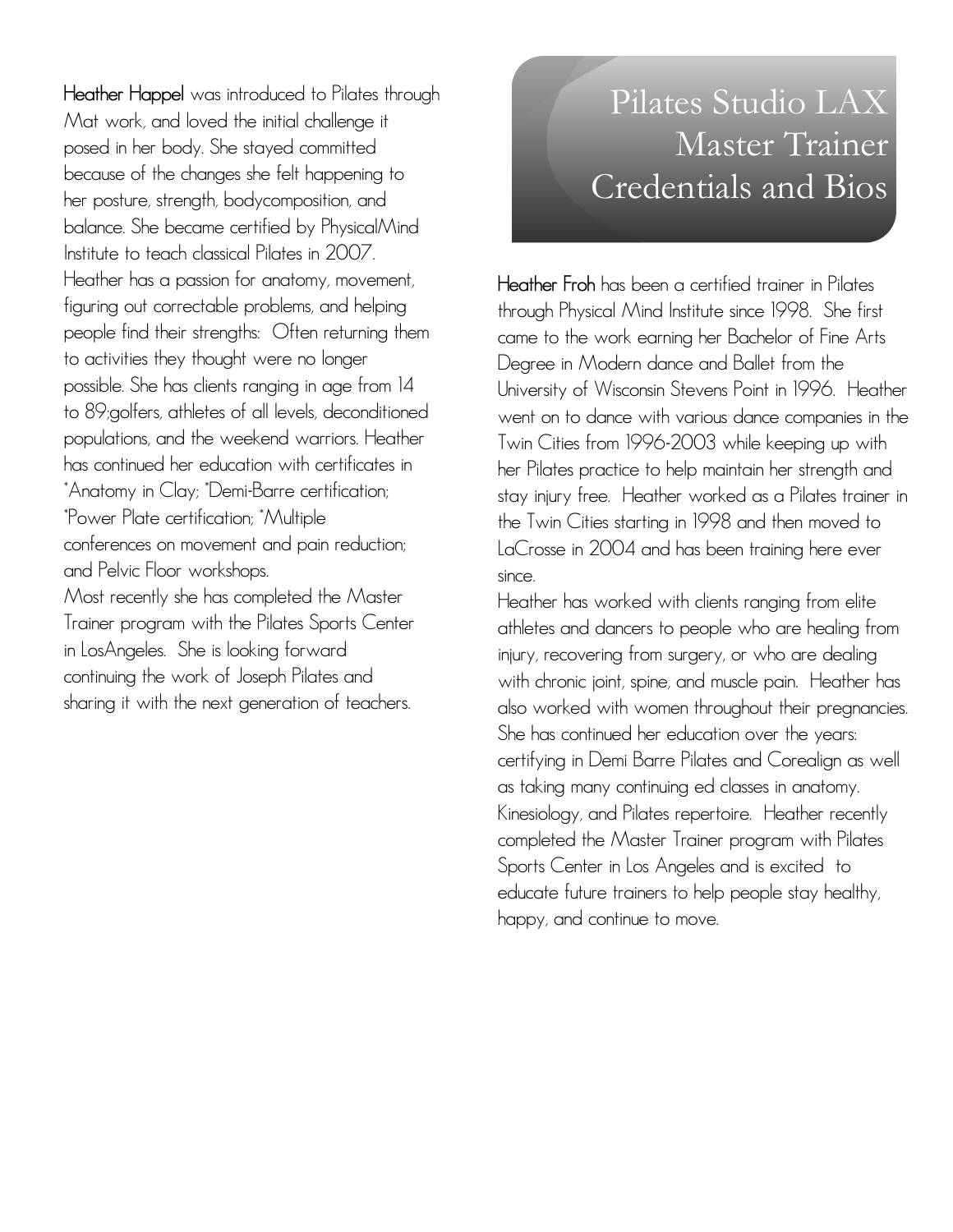### **PSC's Pilates Teacher Training Program Description/Objectives & Graduation Requirements**

#### **Pilates Teacher Training Program Description:**

modular, or private format. This 450+ hour program is offered in a comprehensive,

attention and service. The class size is limited to achieve a high level of

course you will attend. A fully photographic Manual will be provided for the

Each student will learn:

- styles with modifications and variations Repertoire in both Classical and Progressive Pilates • **Pilates Mat / Reformer / Cadillac / Chair**
- **15+ Hours of review of all material**
- Fundamental Pilates principals and philosophies
- Client assessment and alignment protocol
- aids, and lectures in an interactive environment • Anatomy and biomechanics taught using visual
- board, foam rollers, thera-bands and balls magic circle, rotating discs, balance/wobble • Pilates props skills utilizing the jump board,
- for any level of proficiency • Creative training and program development skills
- Medical anatomical terminology
- Verbal and tactile cueing skills
- professional instructor • Attitude, confidence and composure of a
- Studio etiquette and equipment safety
- Ethics and scope of practice
- specific injuries and special circumstances • Understanding indications and contraindications for
- prepared to take, the PMA Certification Exam™ includes barrels, will meet the criteria for, and be • Graduates of a Comprehensive Program that
- comprehensively trained Pilates teacher able to acquire an entry-level position as a • Graduates of a Comprehensive Program will be
- Learn More with our Video!
- PMA Certification. program does not *guarantee* employment or • Completion of the comprehensive or modular PSC

#### **Requirements for Graduation:**

requirements including, but not limited to: A Certificate/Diploma issued upon completing all course

- **PSC Master Teacher** • **136 hours of In Person Classroom Experience with a**
- in the Studio • 75 hours of combined Observation/Apprenticeship
- classmates/family/friends etc. • 100 hours of Practice Teaching/Charting with
- experience with qualified instructor) • 40 hours of Self Integration (additional Pilates
- Programming Project • Anatomy Project & Client Assessment and
- Observation • 15 hours Pilates Professional Video/DVD or Online
- exams and projects of no less than 76% • Passing scores on quizzes/reviews, tests, practical
- Insurance required to practice at PSC's Studio:

#### **Requirements are different for Modular Courses.**

*Each module will require:*

- qualified instructor • 25 hours of Observation/Apprenticeship of/with a
- classmates/family/friends etc. • 25 hours of Practice Teaching/Charting with
- experience with qualified instructor) • 10 hours of Self Integration (additional Pilates
- 5 hours Pilates Professional Video/DVD Observation
- exams and projects • Passing scores on quizzes, tests, practical

#### **Other Pilates Sports Center Information:**

- **No video learning all in person**
- **no levels, no delay in your education • No delayed module schedules, no extra testing fees,**
- **for graduates all optional • No required PSC Continuing Education Workshops**
- **Available for Graduates • Directory Listings, Job board and Workshops**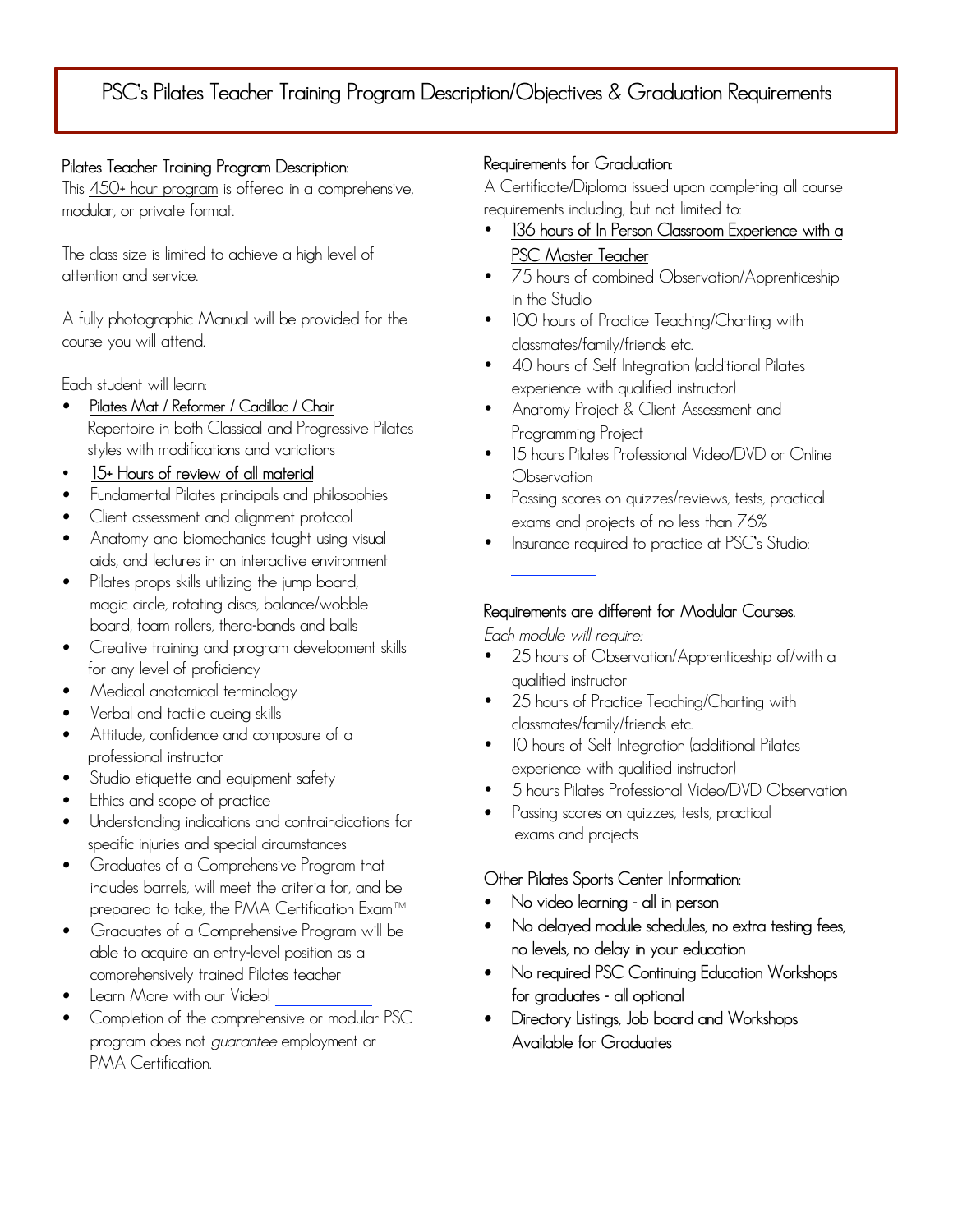

## **Calendar of Class Schedule**

April 4,6 **Fundamentals** Spring 2022

 **Mat Pilates Teacher Training** April 11,13,16,18,20

April 20,25,27 May 2,4,7,9,11,16 **Reformer Pilates Teacher Training**

May 16,18,23,25,28 **Cadillac Pilates Teacher Training**

June 1,6,8,11,13,15 **Chair Pilates Teacher Training**

June 20,22 **Review, Written and Practical Exam**







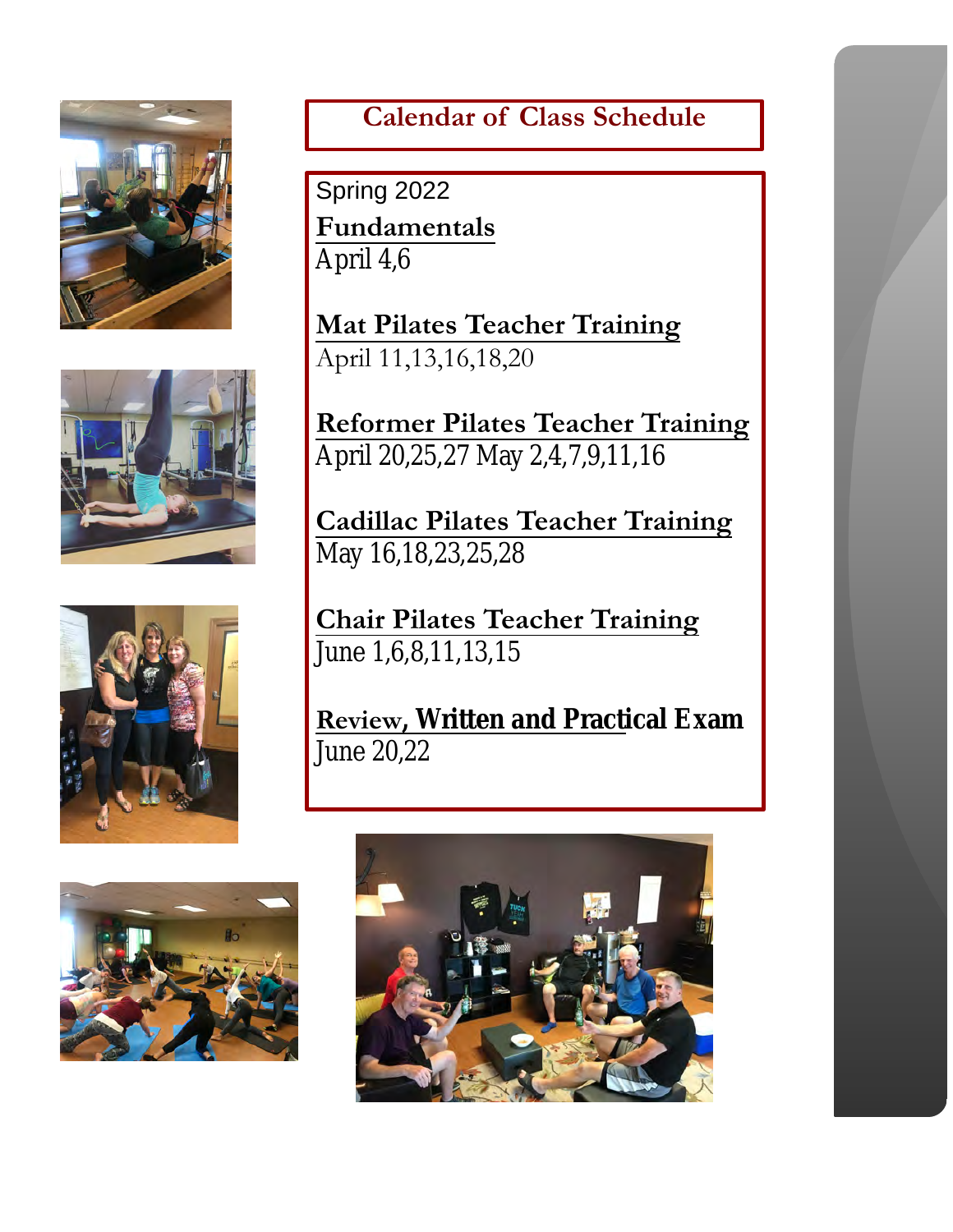#### TUITION / DEPOSIT

*of all requirements. Financing Availab[le](https://creditapply.paypal.com/apply?guid=ZM1LV5J9&assetId=PPCMICRO) practice and classmate practice, DVD loaning (with a CC deposit on file), and 1 (one) Assessment Based Certificate / Diploma upon successful completion photographic manual pertaining to each module(s) registered and paid for, class room lecture/lab with a PSC Master Trainer, use of Studio for self* **Comprehensive Program** (Fundamentals, Mat, Reformer, Cadillac, & Chair) **\$5,200.00** *(Minus \$500 Deposit to hold a spot) Course Fee Includes: 1*

Modular Pilates Apparatus Programs *(Minus Non Refundable Deposit of \$100 for any single module)*

- •Nuts and Bolts / Philosophy "Fundamentals" \$300 required for any program
- •Pilates Mat \$1050 (you will attend the first 3 weeks of a Full Course)
- •Reformer \$2100 6 weeks approx.
- •Cadillac \$1050 3 weeks approx.
- •Chair \$1050 2.5 weeks approx.

*Graduates of a A Comprehensive Program that includes Barrels, will the meet criteria for, and be prepared to take, the PMA Certification Exam™* •Barrels (Ladder/Small Barrel & Spine Corrector) \$300 - 1 week approx. offered separately as a workshop (or as certificate with a \$25 testing fee)

**Private Full Programs** 1-2 Students Full Program \$8,800.00 each student. Modular Private Programs also avail. Please inquire

ADMISSION REQUIREMENTS

- Meet with Master Teacher Trainer
- Prospective students must have a high school diploma or equivalency diploma to be accepted for enrollment
- 30+ documented hours of well-rounded Pilates instruction with a Qualified Pilates Instructor. *(PSC Host Studio will offer you a Student Discount)*
- Completed Application and deposit
- Personal Liability Insurance if practicing in your Host Studio
- sexual orientation, medical condition (cancer-related), ancestry, marital status, citizenship, or status as a veteran or special disabled veteran. • No applicant will be denied on the basis of race, national origin, color, creed, religion, sex, age, disability, gender identity, gender expression, or

#### ENROLLMENT PROCEDURES

application, payment of non-refundable deposit. Sign and submit the Release Form and Student Contract. Prospective students may enroll anytime. Late enrollments will be accepted on a case-by case basis. The enrollment process includes submission of an

#### ATTENDANCE REQUIREMENTS

leave of absence until they are able to return to class. Proper documentation will be required to substantiate a student's withdrawal. Completion may be held until class time is made up. Students who are unable to continue classes for medical/personal reasons will be required to take a Students are expected to arrive on time for class with proper materials. An overall attendance rate of at least 90% is required. The Certificate of

#### REFUND / CANCELLATION

 A **Deposit** of \$500.00 (\$100 is non refundable) *(\$100 for Mat or a Module)* is due with application/registration to reserve a place in the course.Your student drops from the course. non-refundable deposit and application entitle you to all PSC Studio discounts the first day of class. No Studio discounts given if tuition is refunded or

See the following page for exact details on refund and cancellation details.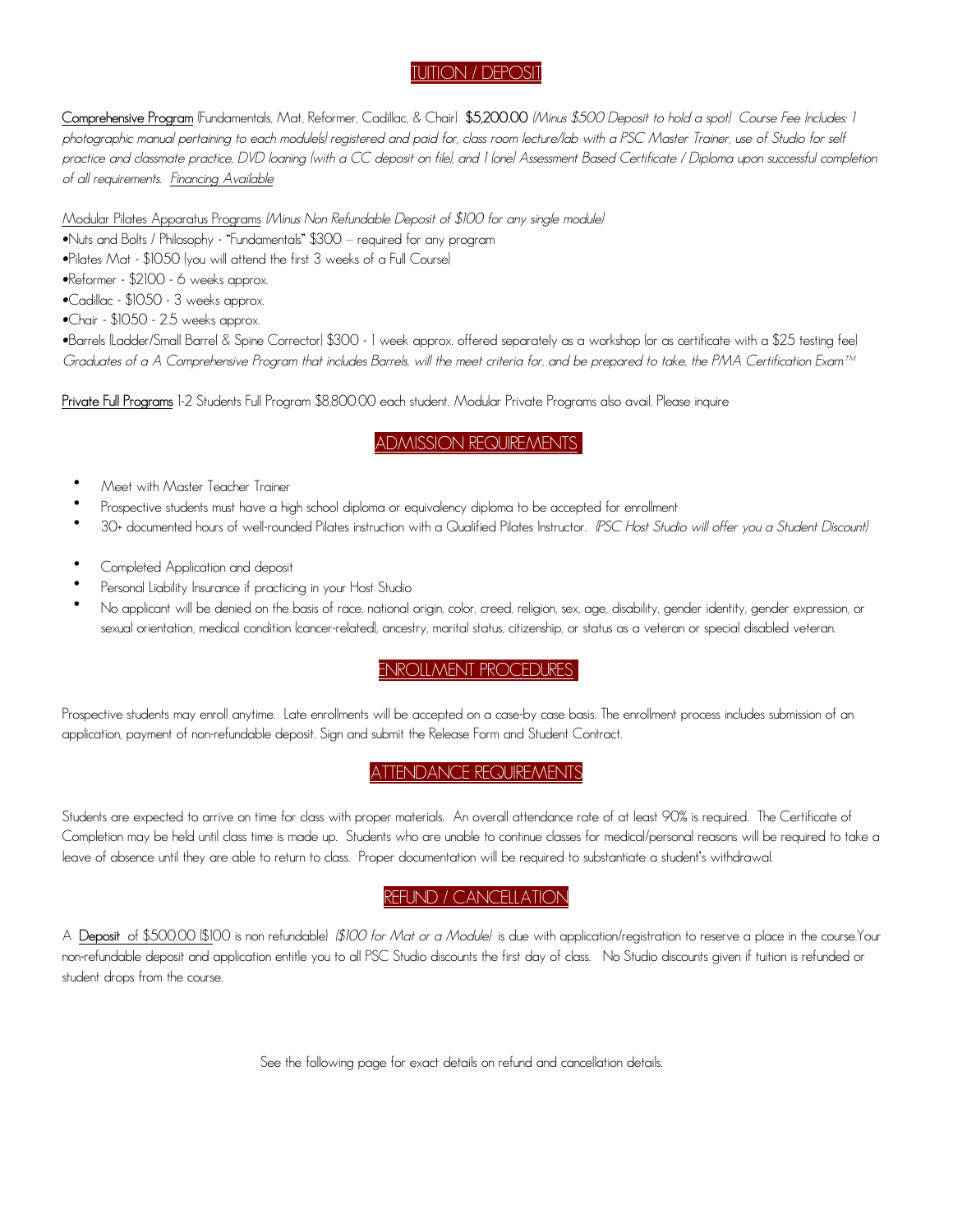#### **Refund/Cancellation Policies:**

The student will receive a full refund of all money paid if the student:

1. Cancels within the three-business-day cancellation period under SPS 406.03;

2. Accepted, was unqualified and the school did not secure a disclaimer under SPS 409.04;

by the school or in oral representations made by or on behalf of the school. 3. Enrollment was procured as the result of any misrepresentation in the written materials used

Refunds will be made within 10 business days of cancellation.

60% of the instruction in the current enrollment period, is entitled to a pro rata refund as follows: A student who withdraws or is dismissed after attending at least one class, but before completing

| <b>At Least</b> | <b>But Less Than</b> | <b>Refund Of Tuition</b> |
|-----------------|----------------------|--------------------------|
| 1 unit/class    | 10%                  | 90%                      |
| 10%             | 20%                  | 80%                      |
| 20%             | 30%                  | 70%                      |
| 30%             | 40%                  | 60%                      |
| 40%             | 50%                  | 50%                      |
| 50%             | 60%                  | 40%                      |
| 60%             | no                   | No refund                |

and notice however are not required and a student is deemed to have provided constructive schedule a time to meet with one or both Master trainers to submit and discuss his/her withdrawalfrom theprogram. The meeting before a unit is completed then that units manual or book will remain at the training center. It is recommended that a student time of their dismissal or withdrawal will remain in the possession of the training center. If a student withdrawsor is dismissed of \$100. A student will receive the refund within 40 days of termination date. Any manuals,or books not given to thestudent at the All refund amounts are based on the total cost of tuition. As part of this policy, the school will retain the one-time applicationfee

of withdrawal is not required. notice of withdrawal if he/she does not notify the School but ceases to attend class for 3 consecutive class days. A written notice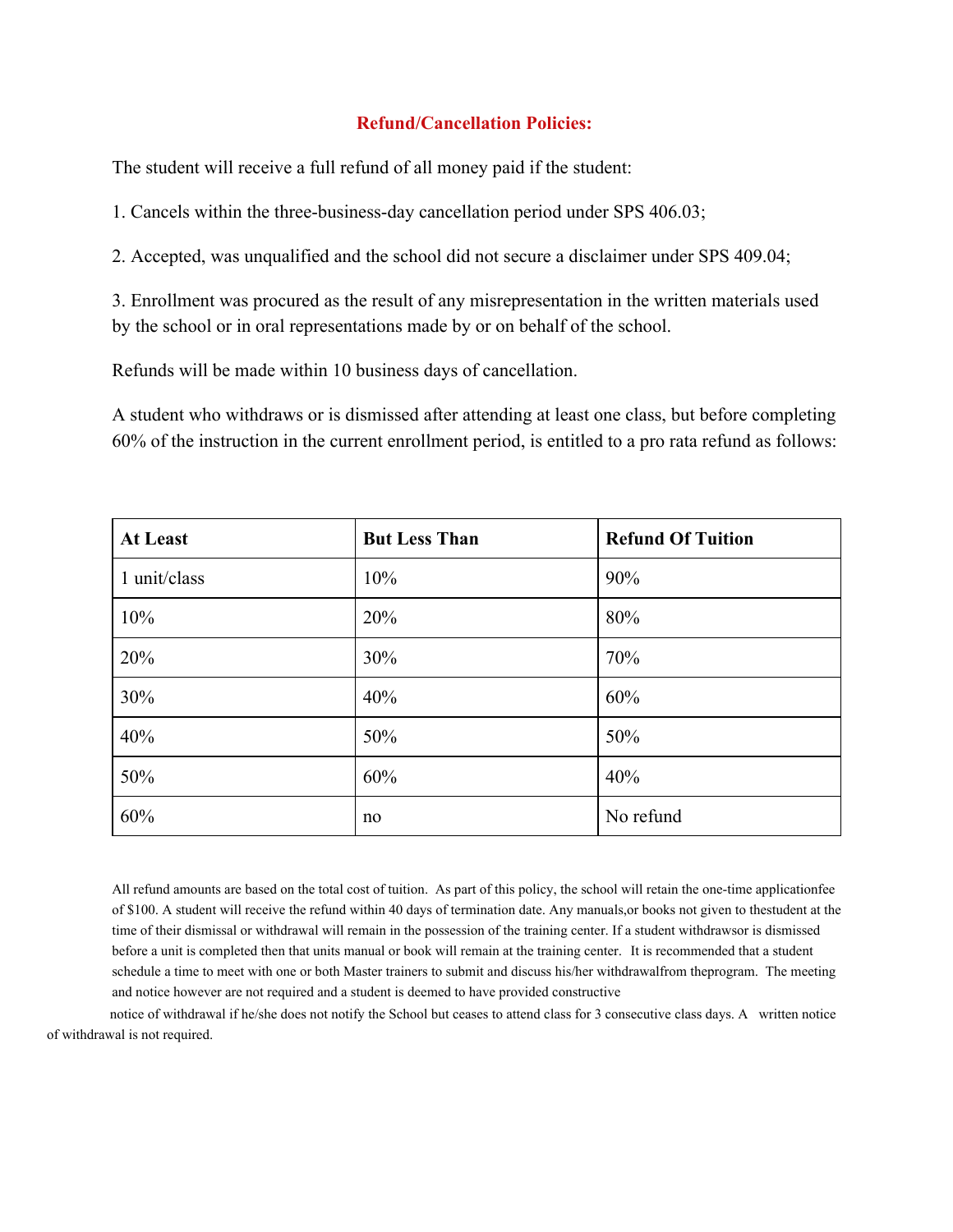### **NOTES/QUESTIONS**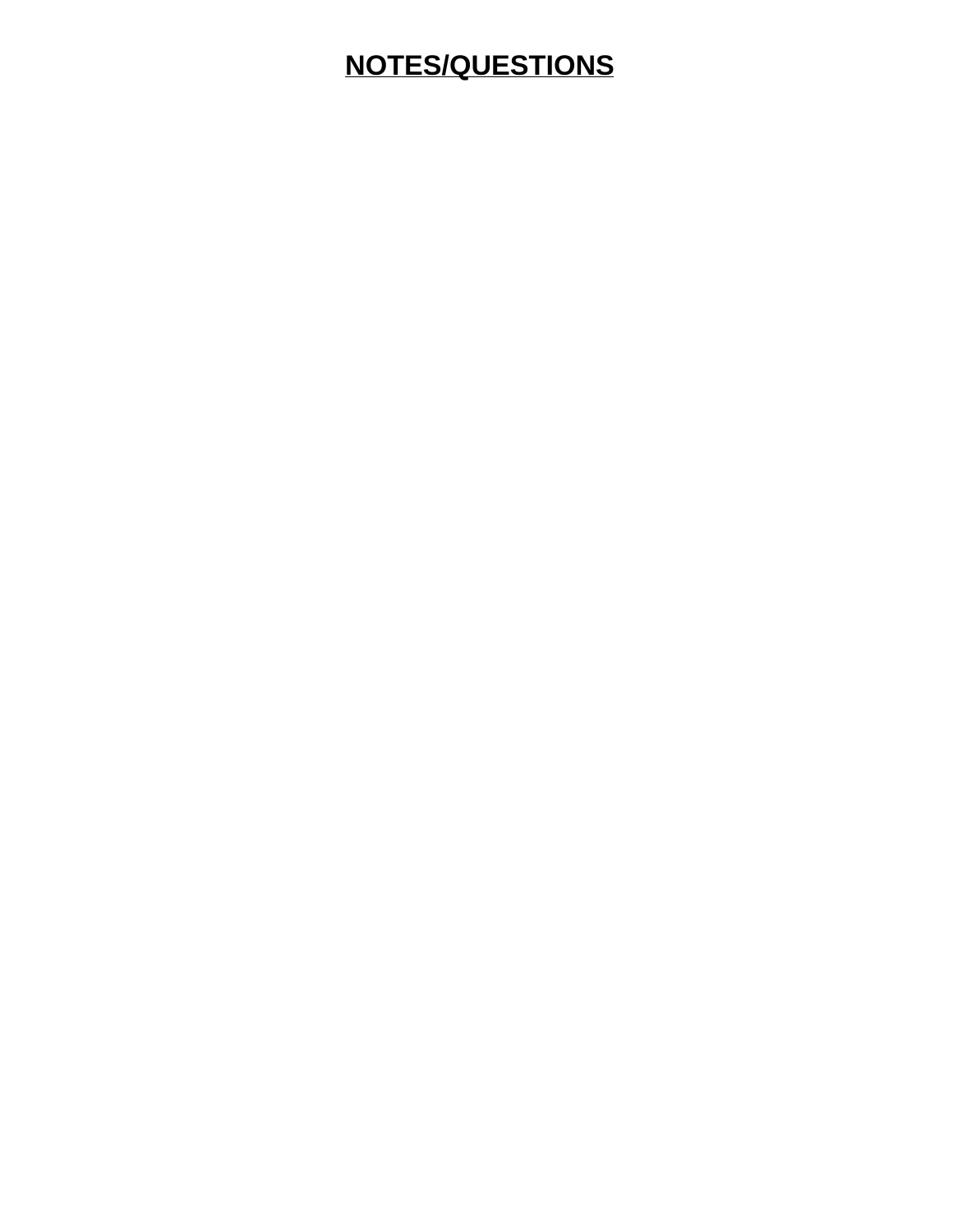## **PSC's Pilates Teacher Training Student Policies**

#### **COMMUNICATION**

the third-party is the applicant's attorney. applicant, unless 1) the applicant is physically unable to communicate with PSC on her or his own behalf, or 2) its Master Teachers) are under no obligation to communicate with any third-party purporting to represent the Any communication will only be made between the applicant and PSC (or PSC Master Teachers). PSC (or

### STUDENT CONDUCT POLICY

Any violation of school policies may result in permanent dismissal from school. Possession of weapons, illegal drugs, and alcohol of any kind are not allowed at any time on school property. All students are expected to act maturely and are required to respect other students and faculty members.

#### LEAVE OF ABSENCE POLICY

of the Program only. will entitle student to return to the next scheduled Program offered at the same location for the missed portion receive remittance unless a formal leave of absence is filed and approved. An approved leave of absence take a leave of absence. Failure to attend class is not equivalent to a leave of absence and students will not Students who interrupt their program because of personal or family circumstances and plan to return may

#### DISMISSAL POLICY

on dismissal or re-admittance. irresolvable circumstances, the directors, after consultation with all parties involved, will make the finaldecision desire to learn and conform to school standards of conduct, may be allowed to resume attendance. In unacceptable to the academic setting. After appropriate counseling, students who demonstrate a genuine Contract. The PSC Master Teacher may temporarily suspend students whose conduct is disruptive or Any student may be dismissed for violations of rules and regulations of the school, as set forth in the Student

#### GRADING SYSTEM

reports will be issued to students throughout the program after each review. Trick") of the material is performed to monitor student's retention and execution of the material. Progress Approximately every four weeks (6X in a Full Program / or 1X per Module) an oral/practical review ("Hat

| 96 - 100 | $= A$      | Excellent      |
|----------|------------|----------------|
| 86 - 95  | = B        | Above Average  |
| 76 - 85  | $= C$      | Average        |
| 66 - 75  | $=$ $\Box$ | Below Average  |
| Under 65 | = U        | Unsatisfactory |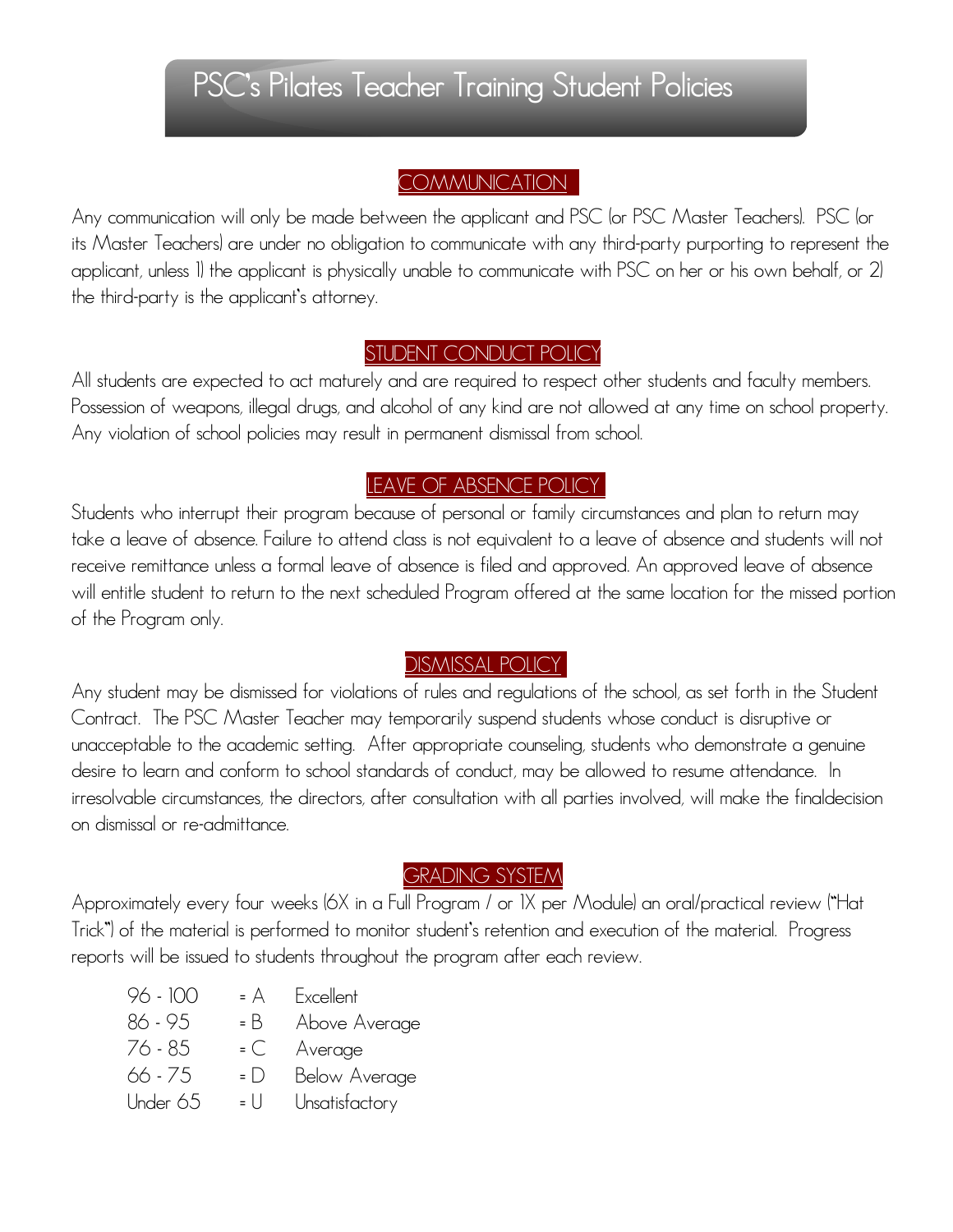#### EDUCATIONAL SERVICES

completion of the program. PSC provides its students with counseling, tutoring, manuals, charts, models, and videos to assist the student's

#### PROGRESS POLICY

assigned on a case-by-case basis by the Master Teacher at his/her discretion. Additionally a project may be assigned, and/or additional hours of observation or practice may be (written OR Practical) Exam for any reason will require a re-test at a later date with a \$100 re-test fee. exam and receive a Certificate of Completion. A non-passing grade or missing (optional or not) the Final reviews in a Comprehensive Program). Those who do not will be counseled and may not pass the final Students must maintain a 75% grade point average on the quizzes/reviews (Total of no less than 6 quizzes/

#### STUDENT GRIEVANCE PROCEDURE / POLICY

Attempting to resolve any issue with the School first is strongly encouraged. Link to Document: **[Student Grievance and Non Discrimination Policy](http://pilatessportscenter.com/training/pilates-teacher-training/psc-student-resources/)**

#### SEXUAL HARASSMENT PROCEDURE / POLICY

**Link to Document: [Sexual Harassment Policy](http://pilatessportscenter.com/training/pilates-teacher-training/psc-student-resources/)**

*Any of the above link documents can be provided as printed material by request.*

#### ACCESS TO STUDENT FILES PROCEDURE / POLICY

request, and provide the file within 2 business days of the request. Teacher during normal posted business hours only. Master Teacher shall have 24 hours to respond to any Students may review their complete file during studio hours by requesting an appointment with the Master

*Student files contents and access*

- Completed application
- Signed Student Contract
- Signed Release of Liability
- Signed Credit Card Authorization Agreement (if applicable)
- Signed Payment Plan (if applicable)
- Signed Sexual Harassment policy
- Signed Student Grievance and Non Discrimination Policy
- All academic records (written and practical exams)
- Financial transaction records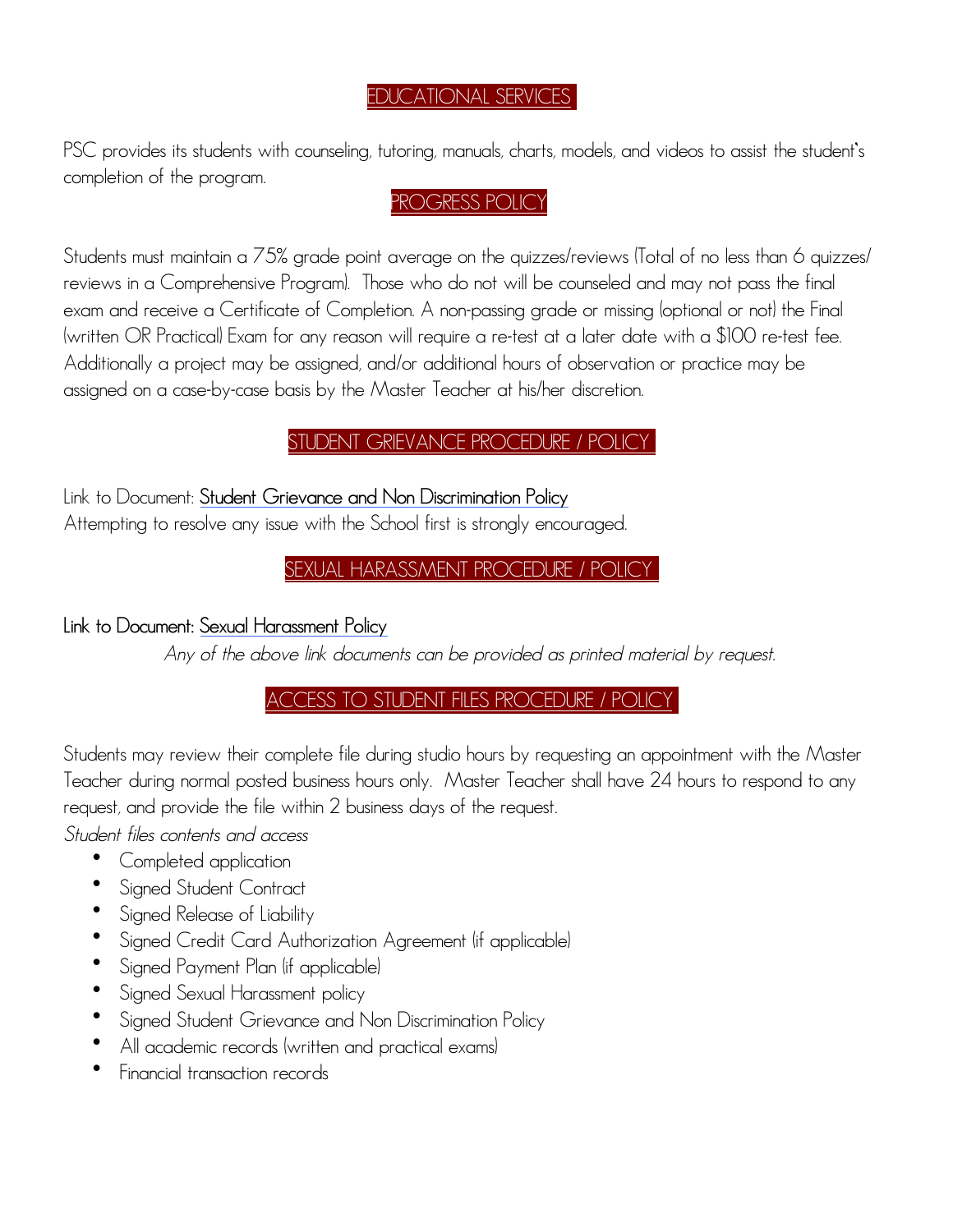### **Programs of Study: Pilates Sports Center™ Pilates Teacher Training Program**

#### **Fundamentals:**

Prerequisite to the Program.. An 8 hour introduction to client assessment,, cueing, alignment and basic anatomy. Principles and philosophies of Joseph H. Pilates are also covered.

#### **Mat Pilates:**

**Wunda Chair:** 

Classical Pilates Mat with modifications, variations and props to add dimension and versatility to the repertoire.

#### **Reformer:**

Understand the diverse and complex Reformer and a full repertoire of beginner, intermediate and advanced exercises. Classical and progressive styles are taught.

**Cadillac / Trapeze Table:**  We will cover the full Cadillac repertoire and how it converts to the Springboard / Tower

piece of equipment and a necessary part of any wellrounded education to become a fully prepared instructor.

The chair is an advanced

### **Barrels:**

The Ladder Barrel, Small Barrel/Baby Arc and Corrector/Clara or Step Barrel are valuable tools to assist or challenge any client

**At the end of your program, take your exam to receive a Diploma. Pilates Sports Center is recognized anywhere in the world along with its incredible reputation. Become part of the PSC family More workshops???**

![](_page_12_Picture_13.jpeg)

**Pilates Small Apparatus: Learn about the Pedi-Pull, Foot & Toe Corrector, 2X4 and Sandbag. Important tools to work with your client - Pilates Sports Center offers a comprehensive workshop post graduate.**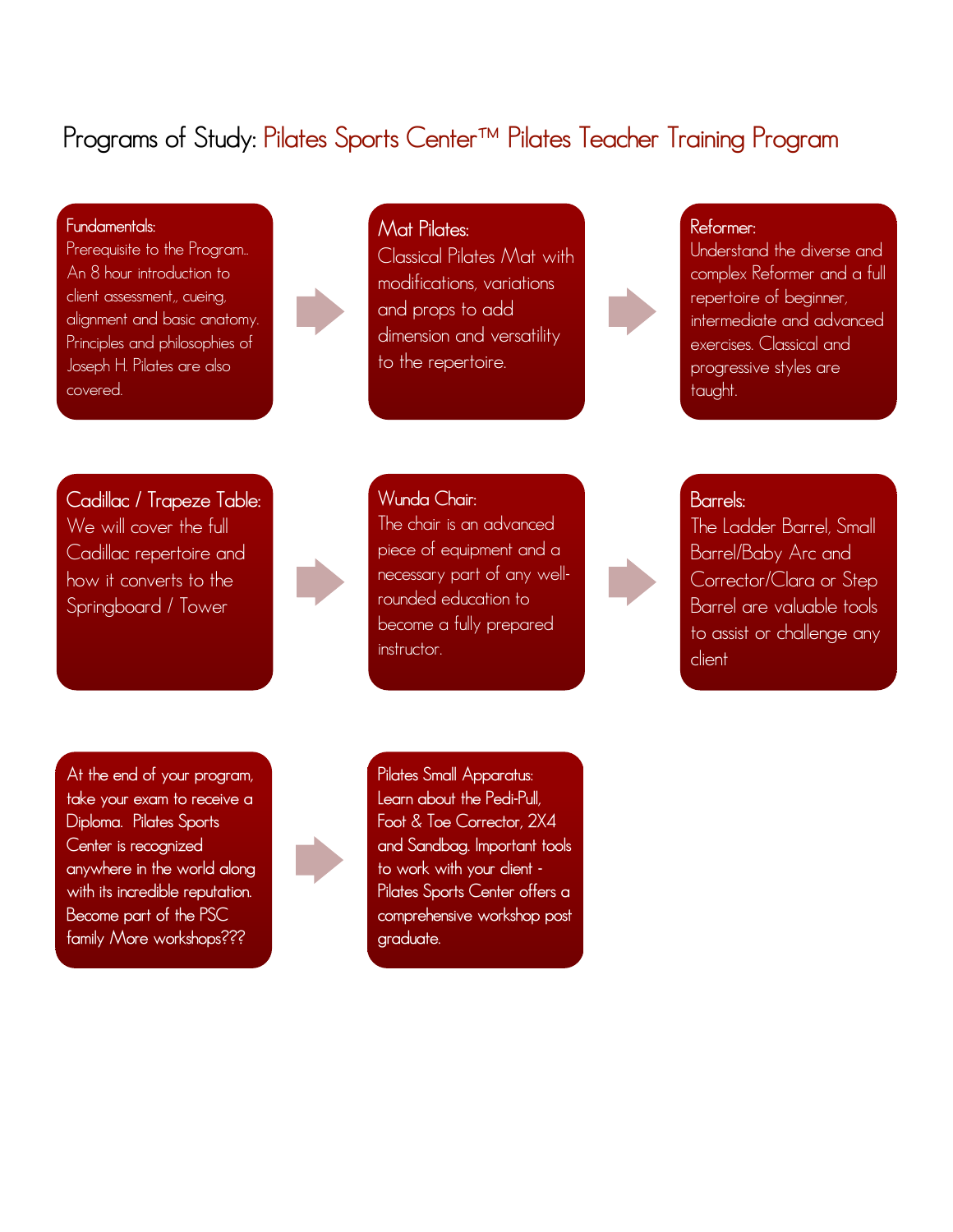# **Programs of Study: Workshops / Home Study / Hosting Education**

**Workshops:** PSC has written over 30 original Pilates and Barre Workshops for Pilates Professionals to expand their knowledge, earn PMA CEC's, and assist their clients with better training skills. If you are unable to attend an "In Person" Workshop at one of our locations, we can supply you with a Digital Download with a workbook for **Home Study**.

To see a list of all PSC Workshops: **[PSC Workshop List](http://pilatessportscenter.com/training/host-a-course-or-workshop/)**

### *Ready to Host Pilates Training or a Workshop at Your Facility?*

**Hosting Education** modules make training at your facility easy.

- Just let us know the modules or workshops you are interested in hosting.
- Together, we select a date, and then schedule an instructor.
- We will even assist with the promotion of the program for you.

Our mobile education can further your education, motivate your staff, boost revenue, and draw in other professionals in your area.

See Us In Action: **[PSC YouTube](https://www.youtube.com/user/PilatesSportsCenter)**

![](_page_13_Picture_10.jpeg)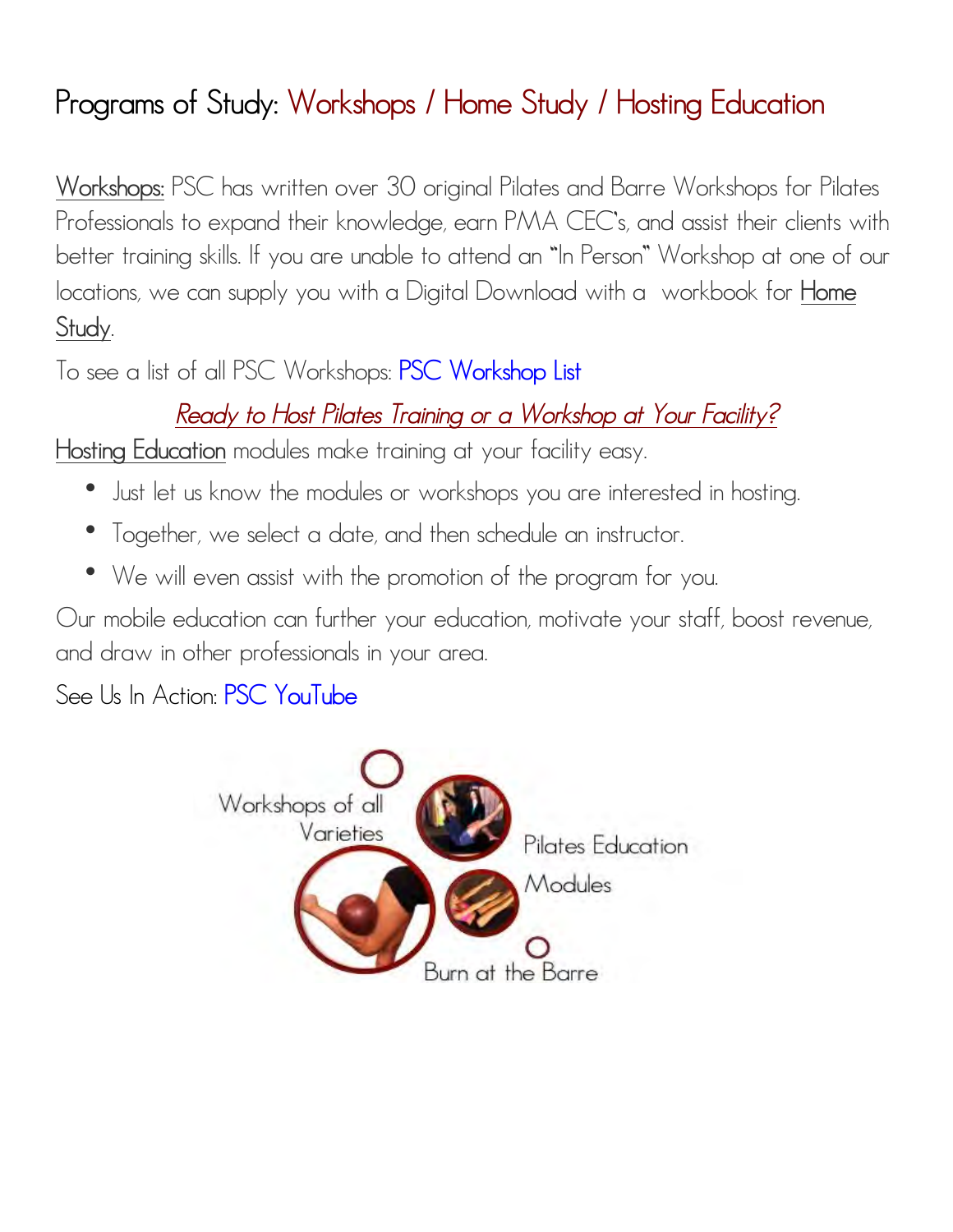# **Programs of Study: Pilates Transition / Bridge Program**

Should you wish to review, are missing some apparatus, or were unsatisfied with your education elsewhere, PSC offers a "Bridge Program". The program can accomplish two things:

- 1. An instructor with incomplete education may add a PSC module as outlined on Page 8 to improve your skills, earning power and your add to your credentials.
- *2.* An instructor with an education that was unsatisfactory in any way, may wish to "re-educate" thru PSC in a comprehensive or modular program. \***We offer a 50% discount** to any instructor who wishes to reeducate with us. *Discount offered only on any previously accomplished portion a program (Mat Pilates already taken? Pilates Sports Center will offer Mat Pilates at 50% off - see regular Tuition Rates Page 8) Proof of previous education required via copy of a Diploma, Certificate of Completion or Letter from the School)*
- 3. Only graduates of a Comprehensive Program (Pilates Mat / Reformer / Cadillac/ Chair and Barrels) will the meet criteria for, and be prepared to take, the PMA Certification Exam™

### **Why Bridge with PSC?**

Pilates Sports Center is internationally recognized and upholds all of the PMA criteria for a Pilates educational program. We offer Pilates Instructor training in locations across the USA, Israel and Turkey. The PSC program is growing rapidly. Bridging is a great way for instructors to continue their journey or re-visit Pilates instructor skills. It is also a great way to add diversity to your training background. PSC and it's Master Teachers are actively running Pilates Studios of their own and can give you the best insight into the world of successful business and client instruction. PSC's respects our classic heritage, while infusing new ideas that are both science based and creative. Become part of a growing team of professionals and part of renowned training program.

### **Requirements to Transition/Bridge with PSC**

- Application
- Payment
- PSC's Fundamentals / Philosophy ("Nuts & Bolts") Program
- Supply a certificate of completion as proof of previous education
- A Mat certificate of completion, required prior to any PSC Apparatus module
- Once prior education is verified, you will be admitted to PSC's Bridge Program.
- Once admitted to a program, all requirements will apply as outlined in this brochure to obtain a Certificate of Completion. *See pages 6, 8-10 for all requirements*

SEE US IN ACTION: **[Pilates Sports Center on YouTube](https://www.youtube.com/user/PilatesSportsCenter)**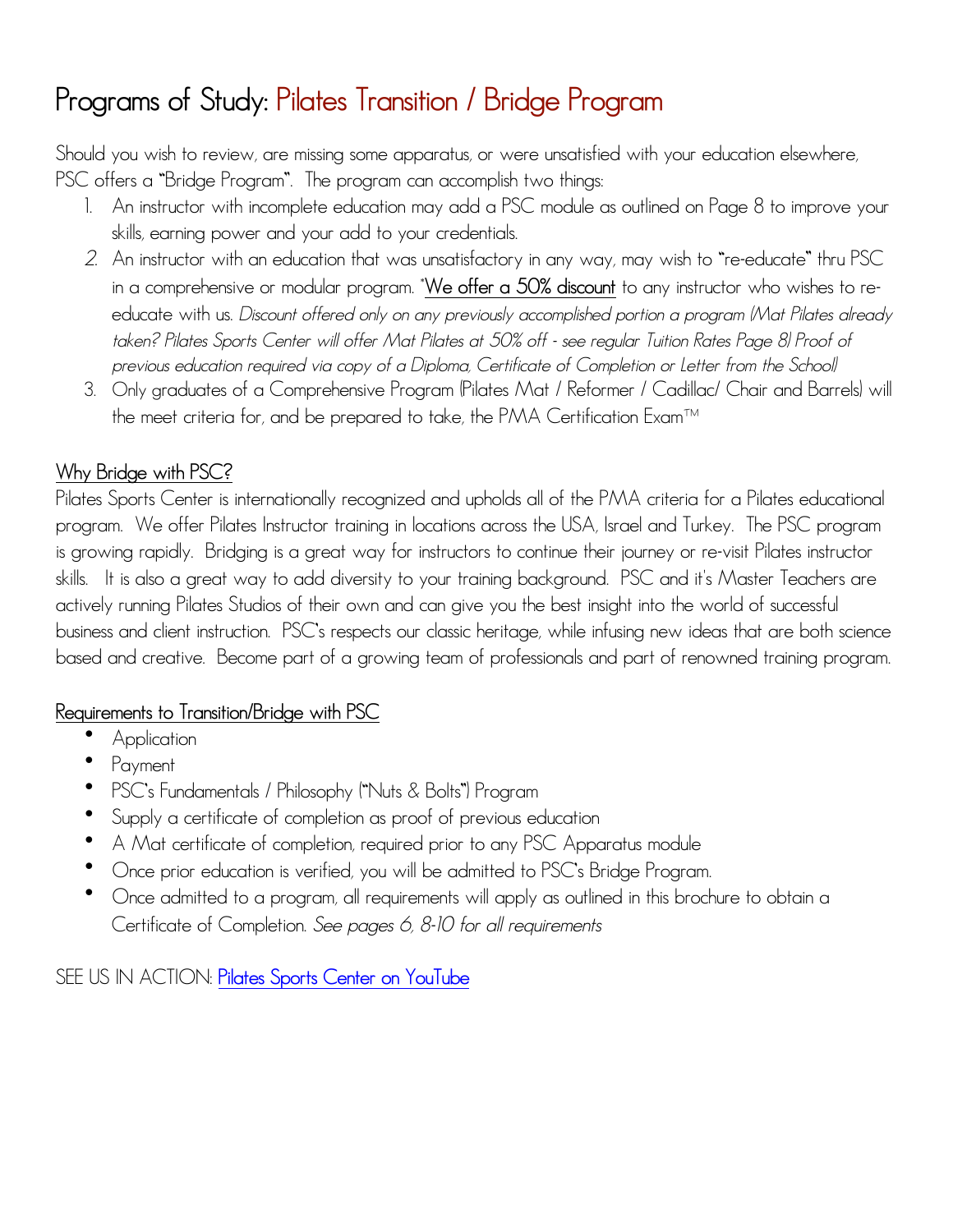### **Programs of Study: Pilates Sports Center Pilates Master Teacher Program**

Become a PSC Affiliate as a Master Teacher Teacher As an "MT" you will begin a commitment to better the quality of Pilates Teacher Training and the lives of others. You will become a part of the rapidly expanding PSC family, and create your very own mark in this educational program. PSC's intensive Master Teacher Teacher Program has specific requirements and an application process. If you meet these requirements, we invite you to submit your application to PSC.

- You must be 5+ years teaching and a Studio owner (preferred)
- Knowledge of the PSC Teacher Training Manual, Procedures, required texts and all related materials – demonstrated by passing the MT "test out"
- Exemplary Knowledge of Physiology and Anatomy
- Current Liability Insurance

• An approved location with which to conduct all PSC courses that includes but is not limited to: Appropriate space, equipment, props, medical charts, models, props, textbooks etc. OR…have a contract in place with an existing Pilates Studio who will provide the space and equipment.

- Approved location (Outside of a territory under contract with PSC, Inc.
- Non Disclosure Agreement, and Licensing Agreement with PSC, Inc.
- Attend future PSC workshops (DVD options available)
- Willingness to participate in the PSC Business Coaching Program

Upon acceptance into the Master Teacher Program you will complete the

home study via DVDs and Manual and will then attend a 3-day intensive course in Encino, CA and a series of webinars. A "test-out" will be given to verify the integration of the material. Once successfully passing the exam you are ready to launch a program! Join Our Team **[PSC Master Trainer](https://www.youtube.com/watch?v=-wu61yXbawA)  [Program Video](https://www.youtube.com/watch?v=-wu61yXbawA)**

![](_page_15_Picture_13.jpeg)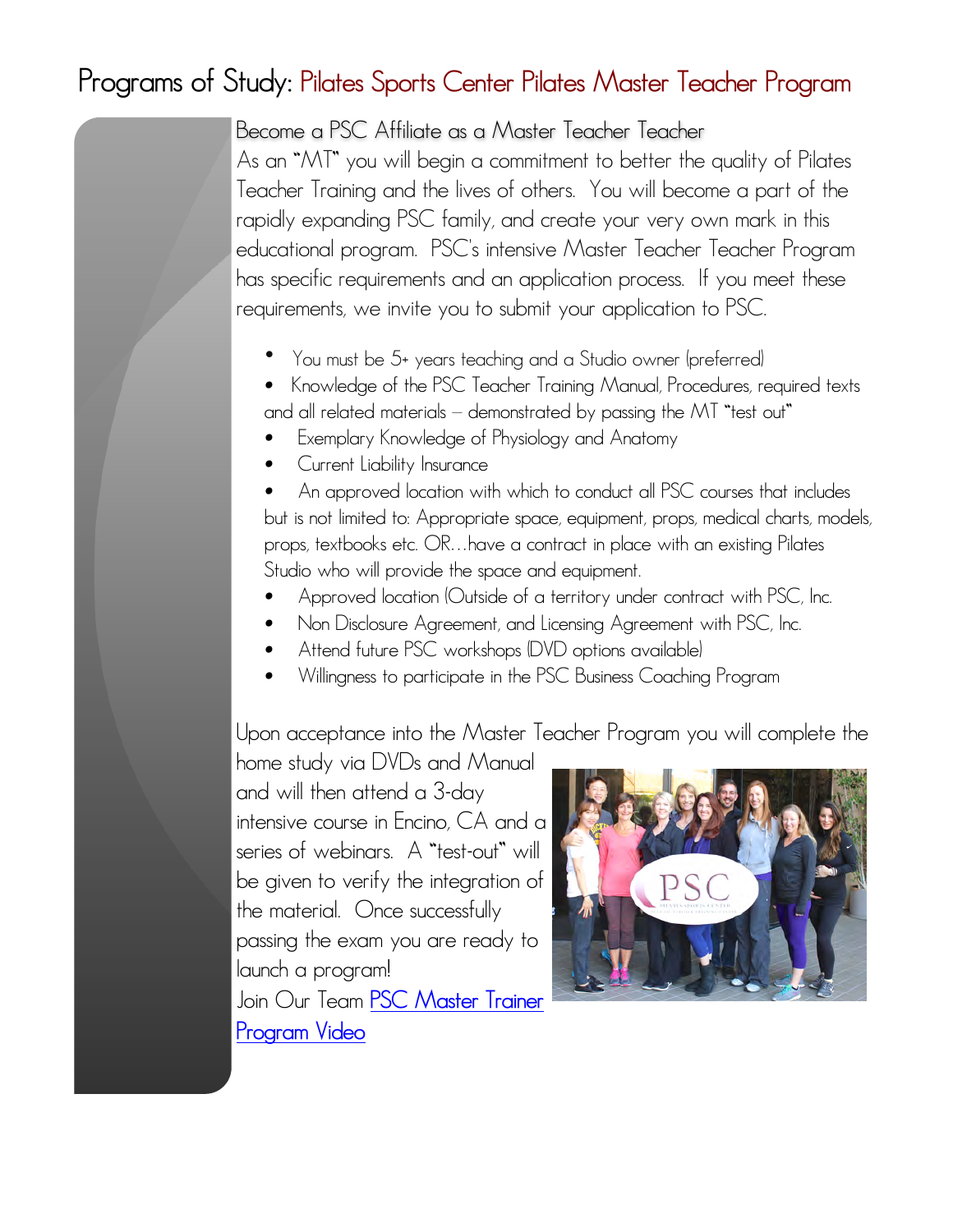# **Programs of Study: Pilates and Pregnancy Certification Program**

### **Requirements to Attend:**

- Application
- **Payment**
- Student Contract
- Supply a certificate of completion as proof of education (Pilates Mat / Reformer / Cadillac / Chair) OR proof of PMA CPT™

For more information contact PSC at **[info@PilatesSportsCenter.com](mailto:info@PilatesSportsCenter.com)** Or call us at 800-604-PSCI (7724) or 818-788-8112

### SEE US IN ACTION: **[Pilates Sports Center on YouTube](https://www.youtube.com/user/PilatesSportsCenter)**

![](_page_16_Picture_8.jpeg)

**Pilates and Pregnancy Workshop and Certification Program Description:** 

This 10+ hour program

The class size is limited to achieve a high level of attention and service.

A fully photographic Manual will be provided

Each student will learn:

- Pilates Mat / Reformer / Cadillac / Chair Repertoire with modifications and variations for the Pre Post Natal Client
- Medical anatomical terminology
- Ethics and scope of practice
- Understanding indications and contraindications for the Pre-Post Natal Client
- Completion of the PSC program does not *guarantee* employment or PMA Certification.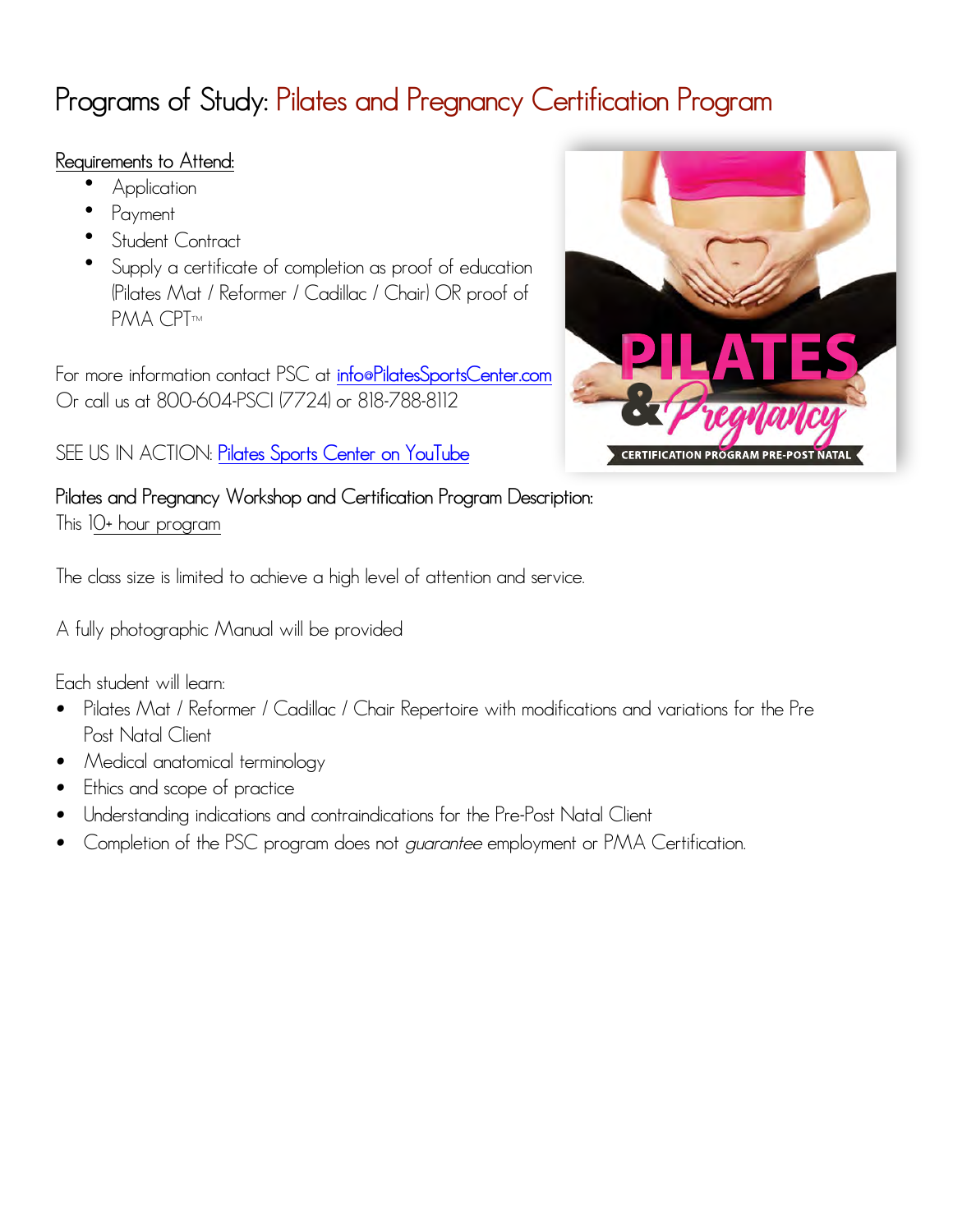# **Programs of Study: Burn at the Barre™ Teacher Training Program**

![](_page_17_Figure_1.jpeg)

### **What is "The Burn at the Barre™" Workout?**

Based on a fusion of Pilates and classic barre techniques, we have created an efficient and safe program that focuses on proper form. It is the perfect blend of deep muscle toning with resistance, the grace of ballet, the flexibility of yoga, and the core strengthening of Pilates.

### **What Are the "The Burn at the Barre™" Level I & II Workouts?**

**Level I** is a structured, easy-to-follow pre-choreographed 55-minute class routine designed in a specific sequence to burn fat and build strength and stamina through intervals of sprint and recovery. We achieve deep muscle toning with weights, balls, barre and floor work along with intervals of fat-blasting cardio segments with NO impact! We incorporate flexibility to keep those muscles long and lean. No dance experience is required to sculpt your body with this class! All levels are possible with the interchangeable blocks in this class.

 **Level II** we dial up the intensity and add more advanced variations in a 55-minute class with weights, and bands, longer barre work segments and floor work along with intervals of fat-blasting cardio segments with NO impact! We incorporate flexibility and core for the more advanced clients.

![](_page_17_Picture_7.jpeg)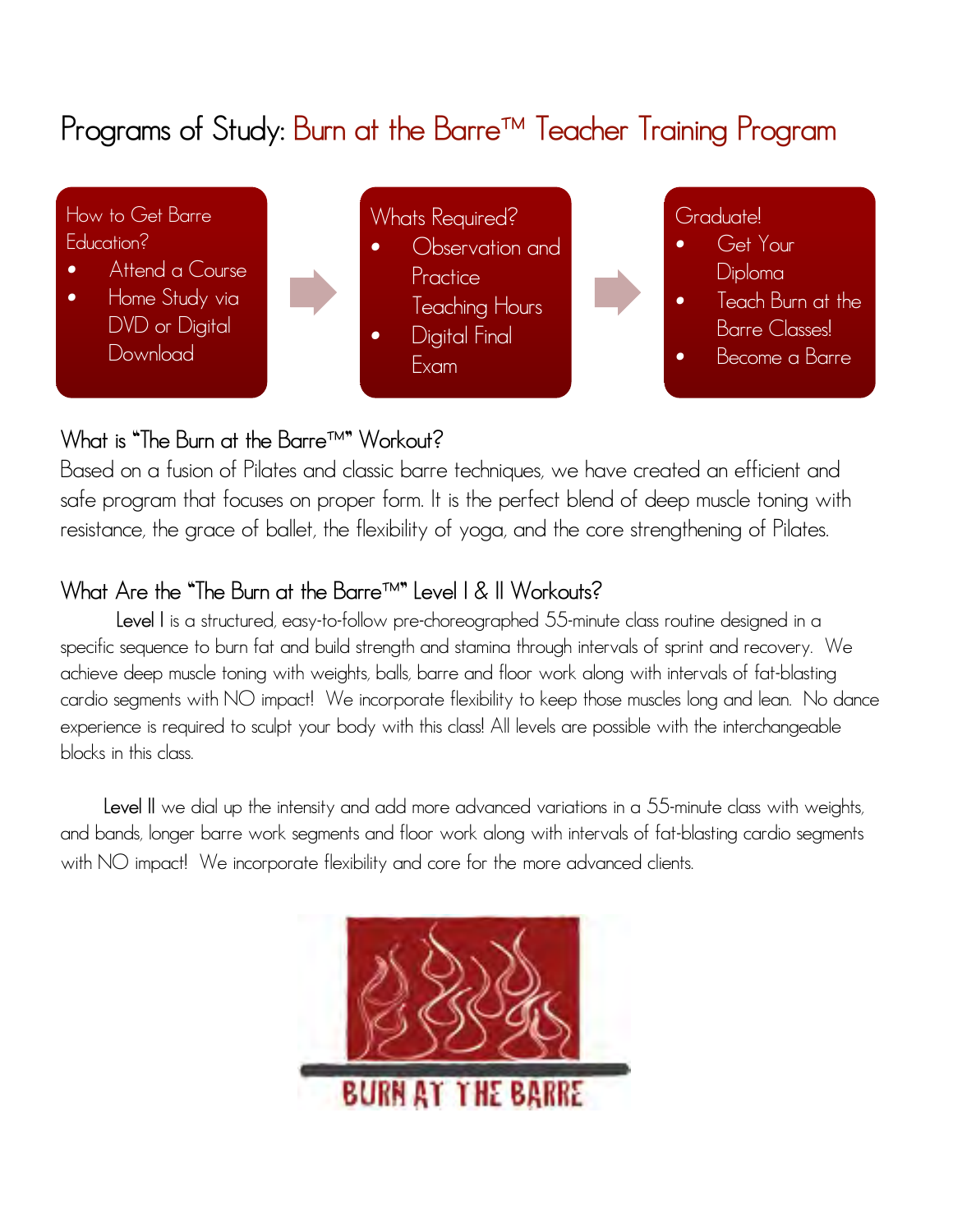## **Programs of Study: Burn at the Barre™ Master Teacher Trainer Program**

### **What are the requirements to become a PSC Barre™ Master Trainer?**

- Exemplary knowledge of the PSC Burn at the Barre™ Teacher Training Manual, and DVD materials
	- Exemplary knowledge of the Nuts and Bolts portion of the program.
	- Accomplishment of all Observation/Self Integration/Practice teaching Hours
		- Accomplishment of the written exam & the video test out

**What is the Cost to become a Master Trainer?**  *\$900.00 (does NOT include: \$25 application fee – nonrefundable)* 

*Discover how easy it is to get a return on the \$900.00 investment with only 6 students. 6 students = \$3,294.00 in revenue at a 70/30 split = \$2,305.00 back to the Licensee immediately.*

#### **How long is the Master Teacher course?**

*Take the 2 day course OR self-paced home study on DVD/digital download along with the PSC Manual.* 

#### **What is my revenue stream possibility?**

*The PSC/MT total revenue split is 70/30% in your favor. Imagine increasing your Studio revenue by up to \$4,500.00 per Program or more!*

**Upon completion of the MT Intensive Program how do I launch my first Teacher Training Program?**  Set your program dates and hours so that marketing can begin. PSC will be available to support you. *Marketing is covered during the course. PSC business support is ongoing as needed.* 

> **How do I benefit from the PSC relationship?**  *PSC DVD's and products will be made available to you wholesale*

*We will promote your Studio and drive clients and students to your location with our strong web presence and SEO optimization. PSC advertises its programs in print and digital media year-round.* 

*Support by experienced fitness professionals and successful business partners with PSC's team.* 

*The Burn at the Barre Program is the only one of its kind that allows graduates to move freely with their new skills without licensing fees, contracts, or restrictions.*